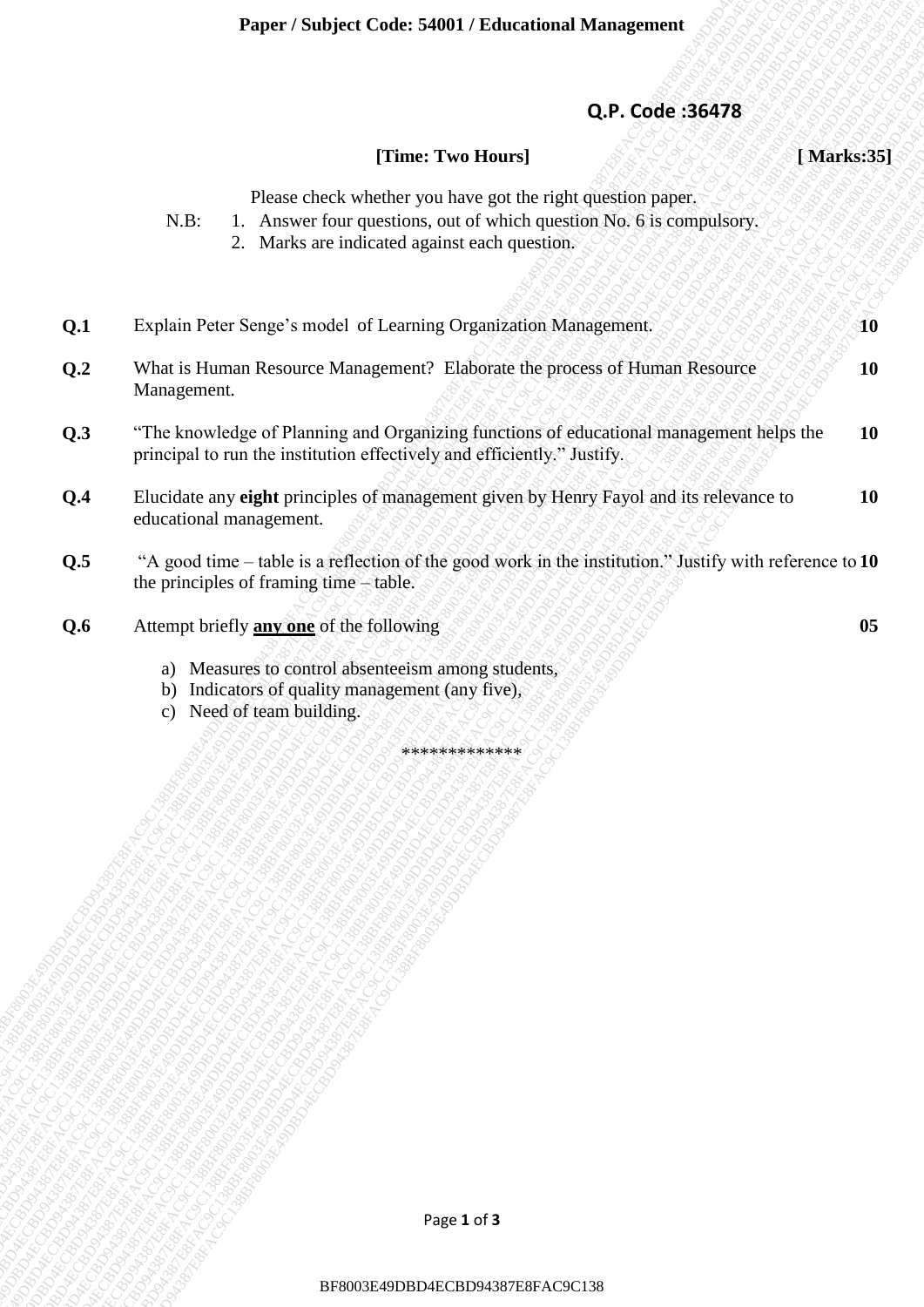#### **Q.P. Code :36478**

# **[**वेळ**: 2** तास**] [** गणु**:**३५**]**

**०५**

Please check whether you have got the right question paper.

सचूना:

- 1. Answer any four questions out of which Q.no 6 is compulsory.
- 2. Marks are indicated against each marks.
- **प्र. १** अध्ययन संघटन व्यवस्थापनाचेपपटर सेंग यांचेप्रपतमान स्पष्ट करा. **१०**
- **प्र. २** मानवी संसाधन व्यवस्थापन म्हणजेकाय? मानवी संसाधन व्यवस्थापनाची प्रपिया स्पष्ट करा. **१०**
- **प्र. ३** "शैक्षपणक व्यवस्थापनाच्या पनयोजन आपण आयोजन कायााचे ज्ञान प्राचायाांना शक्षै पणक संस्था प्रभावी ररत्या आपण कार्यक्षमपणे चालविण्यास मदत करते " समर्थन करा **१०**
- EPAC2 EARS<br>
RF802 EARST<br>
Price chock whether you have get the right quastion paper.<br>
T. A harke an velocities paint can be whether the paper of the computers.<br>
2. Marks are understore applies that when the set of the compu FRBP812 CLARE SAMPUT FRBCESAER DIRENT TRINGERED (SPAC)<br>
PERCETTE REPORT OF THE CRIME OF THE CHANNEL SURFACE CONTROL CONTROL CONTROL CONTROL CONTROL CONTROL CONTROL CONTROL CONTROL CONTROL CONTROL CONTROL CONTROL CONTROL CO Phper / Smbler Cade: 54801 / Educational Vinnagement<br>
Q.P. Code: 38978<br>
Picture chock whether you have got the right questions pape.<br>
474 Picture chock whether you have got the right questions pape.<br>
1. Anover any inverse Face / Subject Code: 6400 / Schwarianal Management<br>  $\begin{aligned} \mathbf{Q}, \mathbf{P}, \mathbf{C}, \mathbf{O} & \mathbf{d} \in \mathbb{R}^{2} \mathbb{R}^{2} \mathbb{R}^{2} \mathbb{R}^{2} \mathbb{R}^{2} \mathbb{R}^{2} \mathbb{R}^{2} \mathbb{R}^{2} \mathbb{R}^{2} \mathbb{R}^{2} \mathbb{R}^{2} \mathbb{R}^{2} \mathbb{R}^{2} \mathbb{R}^{2} \mathbb{$ **Proper: Subject Code: 54001: Educational Management Q.P. Code: 36478**<br>  $\frac{1}{17}\pi/2$ <br>  $\frac{1}{5}$ <br>  $\frac{1}{5}$ <br>  $\frac{1}{5}$ <br>  $\frac{1}{5}$ <br>  $\frac{1}{5}$ <br>  $\frac{1}{5}$ <br>  $\frac{1}{5}$ <br>  $\frac{1}{5}$ <br>  $\frac{1}{5}$ <br>  $\frac{1}{5}$ <br>  $\frac{1}{5}$ <br>  $\frac{1}{5}$ <br>  $\$ Paper / Subject Code: 54903 Educational Management<br>
Q.P. Code: 36978<br>
Face<br>  $\frac{1}{2}$ Clear chart where you have gone on the field space on the field<br>
Text.<br>
1. Among any that spaces on the field space of the approximation Paper / Subject Code: 54801 / Folosalonal Vianagement<br>
9. P. Code: 543478<br>
(Pass: class she may four questions out of their det or in the completions)<br>
1. Amount any four questions out of their det or in the completions)<br> Paper / Subject Code: 54801 / Folosalonal Vianagement<br>
9. P. Code: 543478<br>
(Pass: class she may four questions out of their det or in the completions)<br>
1. Amount any four questions out of their det or in the completions)<br> Paper / Subject Code: 54801 / Folosalonal Vianagement<br>
9. P. Code: 543478<br>
(Pass: class she may four questions out of their det or in the completions)<br>
1. Amount any four questions out of their det or in the completions)<br> Paper / Subject Code: 54801 / Folosalonal Vianagement<br>
9. P. Code: 543478<br>
(Pass: class she may four questions out of their det or in the completions)<br>
1. Amount any four questions out of their det or in the completions)<br> Paper / Subject Code: 54801 / Folosalonal Vianagement<br>
9. P. Code: 543478<br>
(Pass: class she may four questions out of their det or in the completions)<br>
1. Amount any four questions out of their det or in the completions)<br> Paper / Subject Code: 54801 / Folosalonal Vianagement<br>
9. P. Code: 543478<br>
(Pass: class she may four questions out of their det or in the completions)<br>
1. Amount any four questions out of their det or in the completions)<br> Paper / Subject Code: 54001 / Educational Management<br>
Q.P. Code 3647E<br>
Face circle whether you have got the right question point.<br>  $\frac{1}{2}$ A.B. Correlations and the substitute of the state of a completely.<br>
2. Mathematic **Proper: Subject Code: 44001 / Educational Management**<br>
Q.P. Code: 3867F8<br>  $[19939]$ <br>  $\frac{1}{3}$ <br>  $\frac{1}{3}$ <br>  $\frac{1}{3}$ <br>  $\frac{1}{3}$ <br>  $\frac{1}{3}$ <br>  $\frac{1}{3}$ <br>  $\frac{1}{3}$ <br>  $\frac{1}{3}$ <br>  $\frac{1}{3}$ <br>  $\frac{1}{3}$ <br>  $\frac{1}{3}$ <br>  $\frac{1}{3}$ <br>  $\frac$ Paper / Subject Code: 54001 / Educational Management<br>  $Q,P$ . Code: 35678<br>  $|33\%$ <br>
Please chock where you have see the right question paper<br>
THET.<br>
2. Marks are included against each orthographs.<br>
2. Marks are included aga **Exper / Subject Code: 54003/ Educational Management**<br> **CDP. Code: 36478**<br> **FRS: 2 FRS**<br> **PECA:**<br> **PECA:**<br> **PECA:**<br> **PECA:**<br> **PECA:**<br> **Exact and whenever any four quantities of the sight quantity is experimented.**<br> **2.** Paper / Notiject Code: 54801 / Educational Management<br>  $B_zP$ . Code: 56478<br>  $\frac{1}{12}$ PEcac chock whether you have got the right question paper.<br>
Please chock whether you have got the right question paper.<br>  $\frac{1}{2}$  Mexic Paper / Statjart Crais: 540011 / Educational Management (PPEP)<br>  $\frac{1}{2}$ Passe clock whether you have get the right operation paper.<br>  $\frac{1}{2}$ Passe clock whether you have get the right operation paper.<br>
2. Made are influ Paper / Subject Code: 5480 / Fabruational Management<br>
Q.P. Code: 35478<br>  $[29:3^2]$ <br>  $[29:3^2]$ <br>  $[29:3^2]$ <br>  $[29:3^2]$ <br>  $[29:3^2]$ <br>  $[29:3^2]$ <br>  $[29:3^2]$ <br>  $[29:3^2]$ <br>  $[29:3^2]$ <br>  $[29:3^2]$ <br>  $[29:3^2]$ <br>  $[29:3^2]$ <br>  $[29:$ Paper / Subject Code: 54901 / Educational Management<br>
Q.P. Code: 36478<br>  $\frac{1}{17}$ <br>  $\frac{1}{17}$ <br>  $\frac{1}{17}$ <br>  $\frac{1}{17}$ <br>  $\frac{1}{17}$ <br>  $\frac{1}{17}$ <br>  $\frac{1}{17}$ <br>  $\frac{1}{17}$ <br>  $\frac{1}{17}$ <br>  $\frac{1}{17}$ <br>  $\frac{1}{17}$ <br>  $\frac{1}{17}$ <br>  $\frac{1$ **प्र. ४** हेन्री फायॉल ह्ांनी व्यवस्थापनाची पदलेली कोणतीही **आठ** तत्वेआपण त्यांची शक्षै पणक व्यवस्थापनातील उपयक्तु ता स्पष्ट करा. **१०**
	- <mark>प्र. ५</mark> ''चांगले वेळापत्रक हे शैक्षणिक संस्थेच्या चांगल्या कार्याचे प्रतिबंब आहे. '' वेळापत्रक बनविण्याच्या तत्वांच्या संदर्भात **१०** समर्थन करा

\*\*\*\*\*\*\*\*\*\*\*\*\*

- **प्र. ६** खालीलपैकी **कोणत्याही एकावर** थोडक्यात पलहा.
	- अ) पवद्यार्थयाांची अनपुपस्थती रोखण्यासाठी उपाय,
	- आ) गुणवत्ता व्यवस्थापनाचे कोणतेही पांच दर्शक,
	- इ) संघ घटनेची (पटम पबल्डींगची ) गरज.

Page **2** of **3**